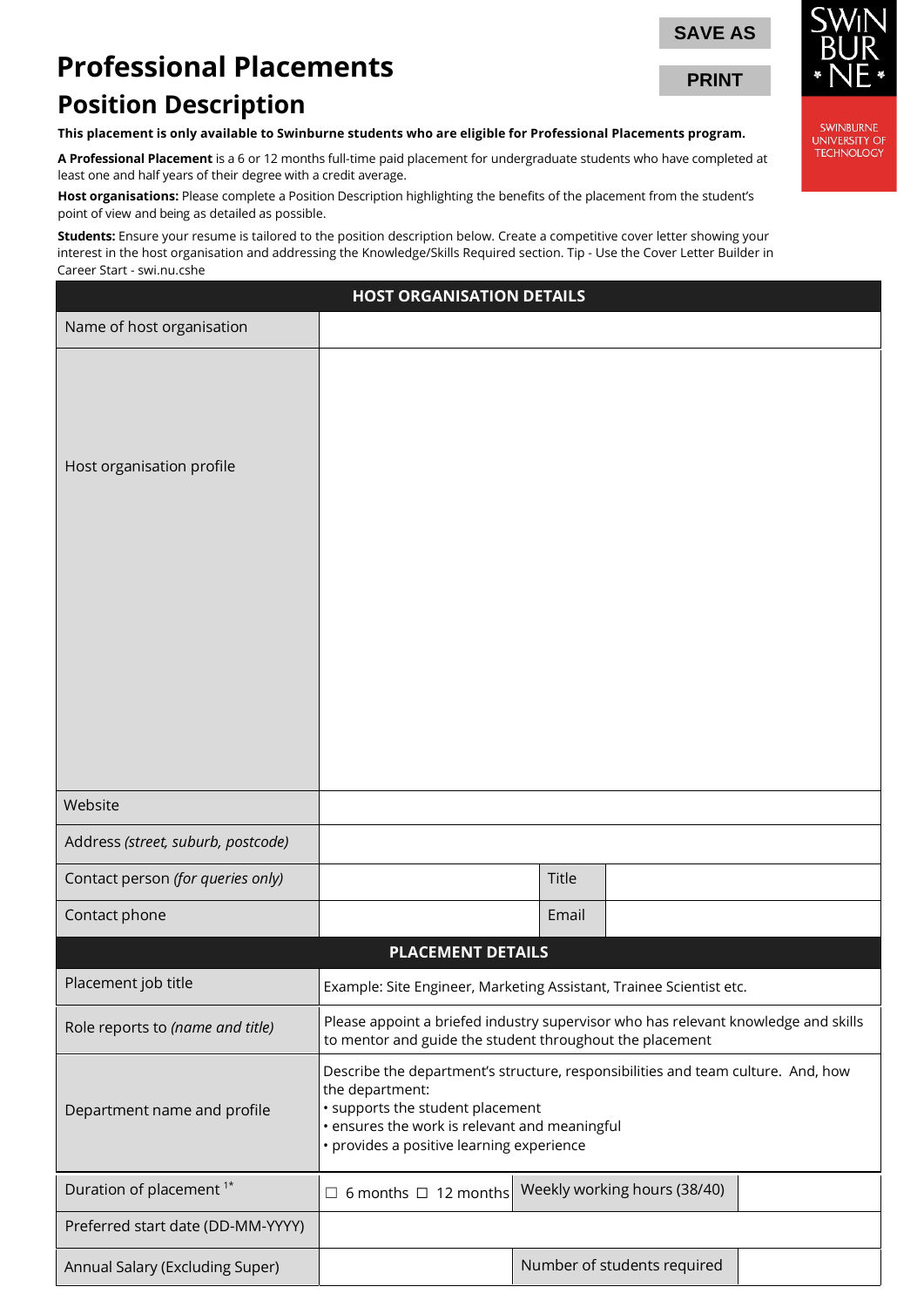| <b>ROLE DETAILS</b>         |                                                                                                           |  |  |  |
|-----------------------------|-----------------------------------------------------------------------------------------------------------|--|--|--|
| Duties and responsibilities | List the primary duties the students will be involved/responsible for and who they<br>will be supporting. |  |  |  |
|                             |                                                                                                           |  |  |  |
|                             |                                                                                                           |  |  |  |
|                             |                                                                                                           |  |  |  |
|                             |                                                                                                           |  |  |  |
|                             |                                                                                                           |  |  |  |
|                             |                                                                                                           |  |  |  |
|                             |                                                                                                           |  |  |  |
|                             |                                                                                                           |  |  |  |
|                             |                                                                                                           |  |  |  |
|                             |                                                                                                           |  |  |  |
|                             |                                                                                                           |  |  |  |
|                             |                                                                                                           |  |  |  |
|                             |                                                                                                           |  |  |  |
|                             |                                                                                                           |  |  |  |
|                             |                                                                                                           |  |  |  |
|                             |                                                                                                           |  |  |  |
|                             |                                                                                                           |  |  |  |
|                             |                                                                                                           |  |  |  |
|                             |                                                                                                           |  |  |  |
|                             |                                                                                                           |  |  |  |
|                             |                                                                                                           |  |  |  |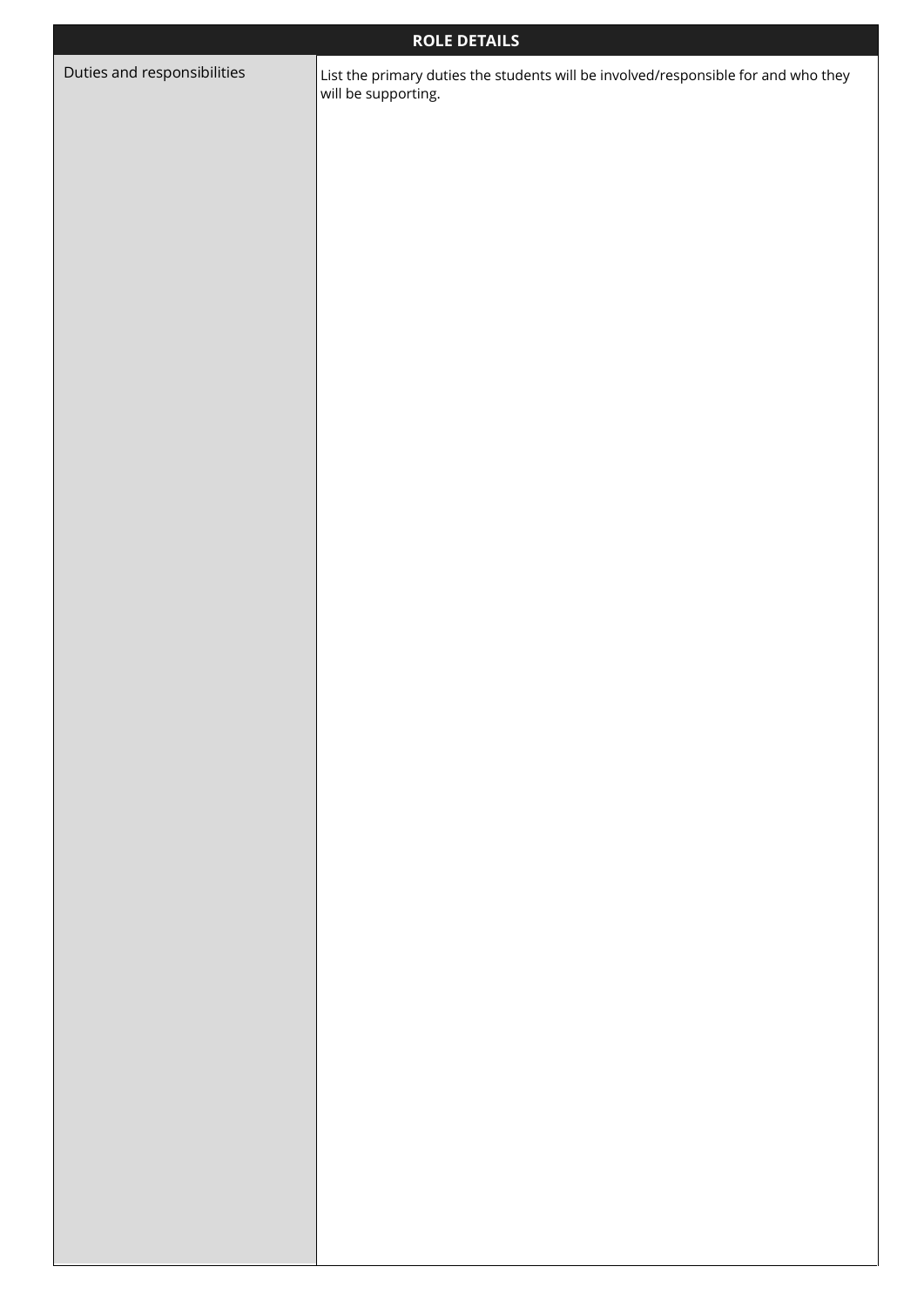| Core knowledge & technical skills<br>fYei JfYX hc dYfZcfa h\]gfc`Y                                                                                                                                                                                                                                                                                                                                                                                                                                                            |                          |                            |  |                                                                                          |      |  |
|-------------------------------------------------------------------------------------------------------------------------------------------------------------------------------------------------------------------------------------------------------------------------------------------------------------------------------------------------------------------------------------------------------------------------------------------------------------------------------------------------------------------------------|--------------------------|----------------------------|--|------------------------------------------------------------------------------------------|------|--|
|                                                                                                                                                                                                                                                                                                                                                                                                                                                                                                                               |                          |                            |  |                                                                                          |      |  |
| Other skills including If UbgZYffUV Y#<br>gcZhig_]`g                                                                                                                                                                                                                                                                                                                                                                                                                                                                          |                          |                            |  |                                                                                          |      |  |
| Any other information (E.g. require<br>driver's licence, Police check etc.)                                                                                                                                                                                                                                                                                                                                                                                                                                                   |                          |                            |  |                                                                                          |      |  |
|                                                                                                                                                                                                                                                                                                                                                                                                                                                                                                                               |                          | <b>APPLICATION DETAILS</b> |  |                                                                                          |      |  |
| Application documents required                                                                                                                                                                                                                                                                                                                                                                                                                                                                                                |                          |                            |  | $\Box$ Cover Letter $\Box$ Resume $\Box$ Academic Results $\Box$ Other: (please specify) |      |  |
| Application closing date <sup>3</sup>                                                                                                                                                                                                                                                                                                                                                                                                                                                                                         |                          |                            |  |                                                                                          |      |  |
| Application address to                                                                                                                                                                                                                                                                                                                                                                                                                                                                                                        |                          |                            |  |                                                                                          |      |  |
| How to apply                                                                                                                                                                                                                                                                                                                                                                                                                                                                                                                  |                          |                            |  | All applications must be submitted via InPlace                                           |      |  |
| <b>OFFICE USE ONLY</b>                                                                                                                                                                                                                                                                                                                                                                                                                                                                                                        |                          |                            |  |                                                                                          |      |  |
| Approved by WIL Coordinator(s)                                                                                                                                                                                                                                                                                                                                                                                                                                                                                                | $\Box$ Yes<br>$\n  1N/A$ | Name(s)                    |  |                                                                                          | Date |  |
| *Placements must be of a duration of 12 or 6 months exactly.<br>$1$ International Students can only undertake a 12 month placement.<br><sup>2</sup> Professional placements are paid as a direct hire arrangement, and the host organisation and the student enter into a full time fixed<br>term employment contract for the duration of the placement. The host organisation agrees that the student is paid within regulatory<br>requirements of all State and Federal legislation pertaining to the Fair Work Commission. |                          |                            |  |                                                                                          |      |  |

*<sup>3</sup> Students should apply via InPlace earlier rather than later, as applicants may be interviewed and appointed before the application closing date.*